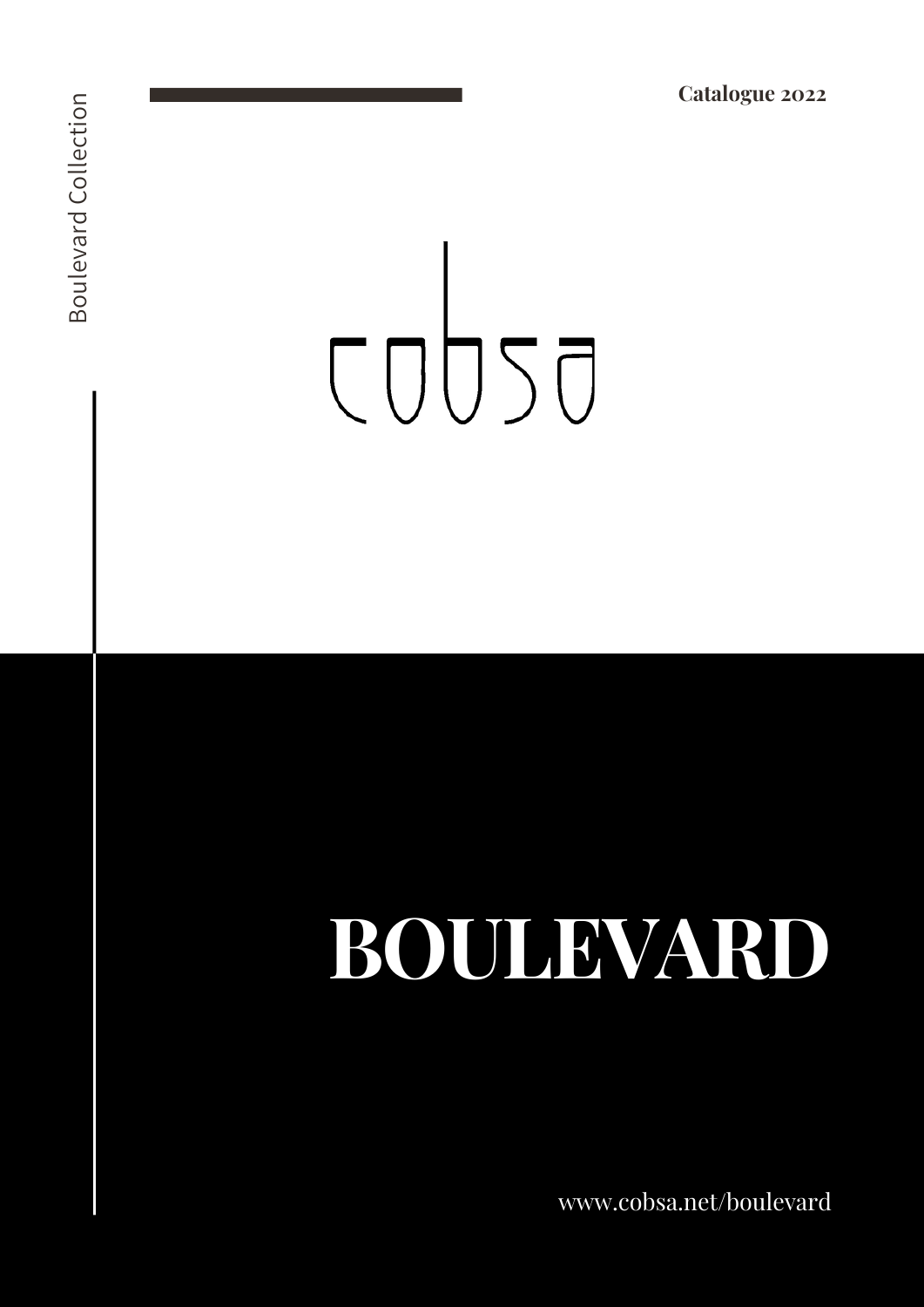#### BOULEVARD

Wall C: Glossy V1

 $\mathbf{w}$ 



#### Formatos / Sizes

|       | $10 \times 30$ cm<br>$4 \times 12$ " |
|-------|--------------------------------------|
| White | BVD1030WHBM                          |

BVD1030IVBM BVD10130GRBM

Ivory Grey



#### Embalaje / Packing

|                 |                      | CAJA / BOX       |       |      | <b>PALET / PALLET</b> |                  |     |    |
|-----------------|----------------------|------------------|-------|------|-----------------------|------------------|-----|----|
| Formato<br>Size | Espesor<br>Thickness | Piezas<br>Pieces | Кg    | m2   | Cajas<br>Boxes        | Piezas<br>Pieces | Kg  | m2 |
| 10x30 cm        | 8 mm                 | 33               | 13,50 | 1,00 | 72                    | 2.376            | 982 | 71 |

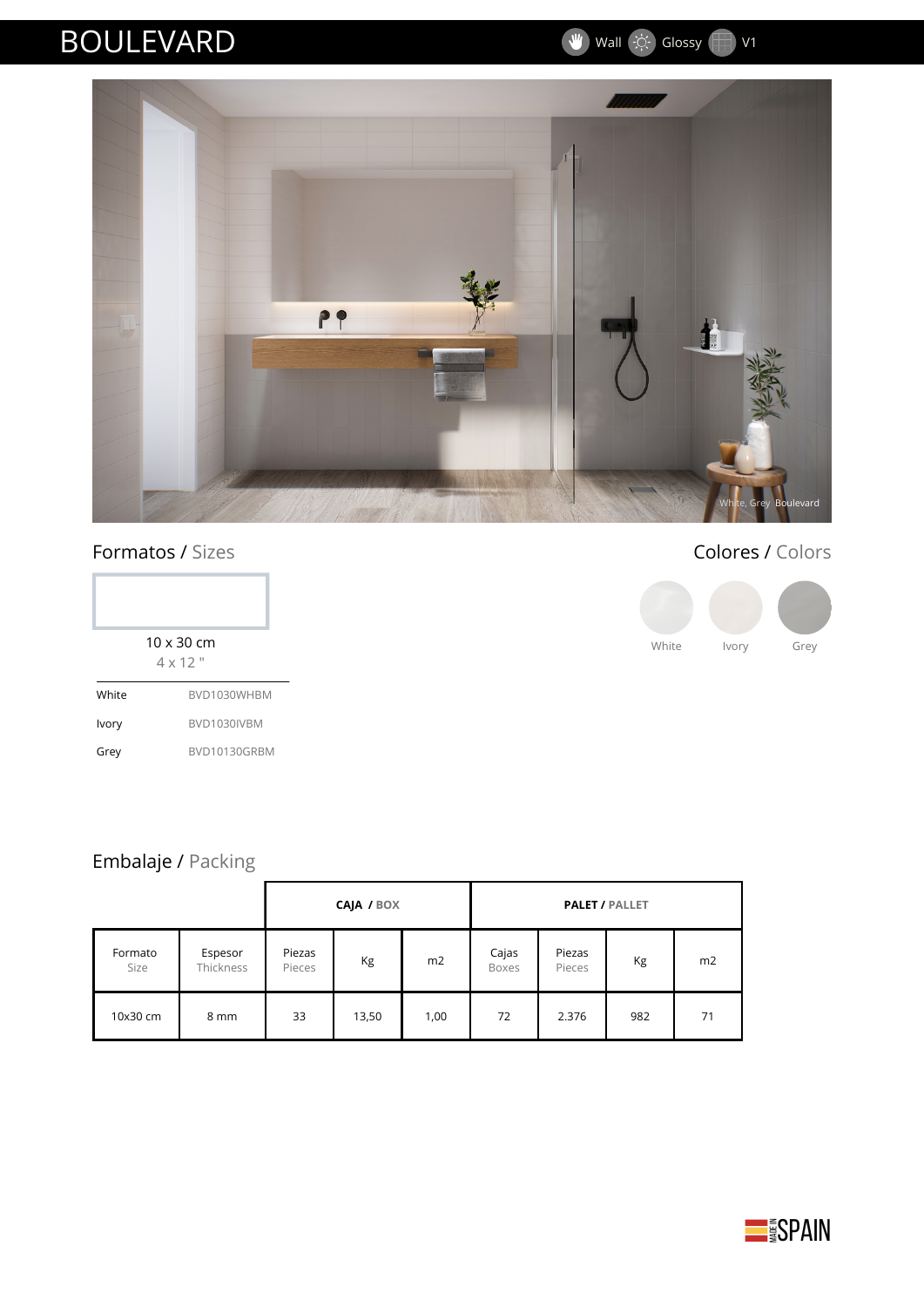#### BOULEVARD

#### Wall  $\overrightarrow{C}$  Glossy V1

#### RECOMENDACIONES / RECOMMENDATIONS

#### **Colocación:** Es necesario emplear un material de agarre y de rejuntado apropiado para cada producto

Hay que realizar un planteamiento inicial antes de empezar la colocación y tener en cuenta el tipo de junta, estructural, perimetral, dilatación y colocación que debe utilizarse para cada uso.

Aconsejamos que para obtener un resultado óptimo se debe utilizar una junta de 1,5 mm.

**Tile Fixing:** It is necessary to use an appropriate adhesive and grouting material for each product

An initial approach must be made before starting the installation and take into account the type of joint, structural, perimeter,

expansion and installation that must be used for each use.

We advise that to obtain an optimal result a 1.5 mm joint should be used.

**Mantenimiento y Limpieza:** Una vez terminada la colocación se recomienda eliminar los restos de material adhesivo y rejuntado especifico para cada material siguiendo las instrucciones del fabricante de estos productos.

En la limpieza general no debe de emplearse detergentes en polvo y estropajos agresivos. Es suficiente limpiar los azulejos con una esponja, agua tibia y un jabón líquido neutro. Finalmente aclarar con agua limpia. Maintenance and Cleaning

**Once the placement is finished:** it is recommended to remove the remains of adhesive material and specific grouting for each material, following the manufacturer's instructions for these products.

In general, powder detergents and aggressive scouring pads should not be used for cleaning. It is enough to clean the tiles with a sponge, warm water and a neutral liquid soap. Finally, rinse with clean water.